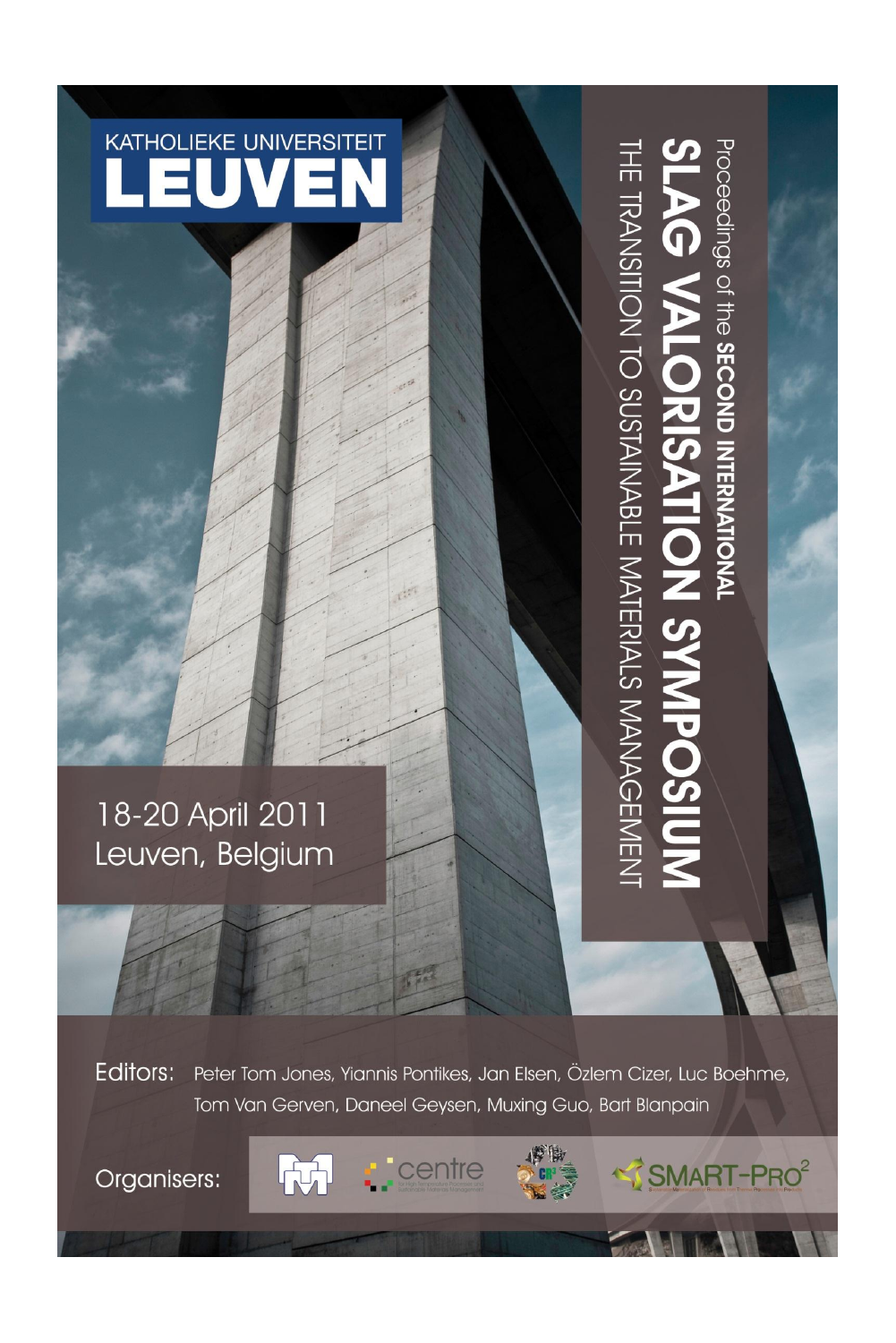# **Activation of aluminosilicates - some chemical considerations**

# **Donald MACPHEE<sup>1</sup> , Ines GARCIA-LODEIRO<sup>2</sup>**

<sup>1</sup> Department of Chemistry, University of Aberdeen, Meston Walk, Old Aberdeen AB24 3UE, Scotland, UK.

<sup>2</sup> Eduardo Torroja Institute (C.S.I.C), Serrano Galvache 4, 28033, Madrid, Spain

*d.e.macphee@abdn.ac.uk, iglodeiro@ietcc.csic.es*

## **Abstract**

*Apart from water, concrete is the most widely used material on earth, with the equivalent of nearly three tonnes per person being produced annually However, the environmental sustainability of concrete is in the spotlight; its binding constituent, Portland cement, contributes about 5% of global CO2 emissions during manufacture. In its pursuit of viable low-CO2 alternatives, the cement research community is addressing process efficiency and alternative binders. To dilute Portland cement content, alkali activation of high volume aluminosilicate additions to Portland cement is being considered. This paper reviews the fundamental chemistry applicable to aluminosilicate reactivity, phase formation and phase compatibility in hybrid Portland cement-alkali-activated binders. The role of ion polarisability in phase (gel) formation is explored.*

### **Introduction**

Society's reliance on the conveniences of a modern built infrastructure and economic growth in developing countries has placed great demands on building materials, and in particular, concrete, which is already the world's most widely produced construction material at around 10 cubic kilometres per year. The corresponding demand on global cement manufacture is equally great yet each tonne of Portland cement produces around 0.83 tonnes of  $CO<sub>2</sub>$  to the atmosphere.<sup>1</sup> With the impact of  $CO<sub>2</sub>$  on global climate change now being widely recognised, the search for low- $CO<sub>2</sub>$ cements as partial replacements or complete alternatives to Portland cement has prompted innovative thinking in the development of new binders and a review of existing systems for greater efficiencies. $^2$  Amongst the systems considered to offer reductions in  $CO<sub>2</sub>$  emissions are the alkali-activated aluminosilicates, on which considerable research literature has been generated in recent years, including some significant review articles.<sup>3-5</sup>

However, a complicating factor in rationalising the literature on alkali-activated systems has been the range of aluminosilicate materials which have been studied.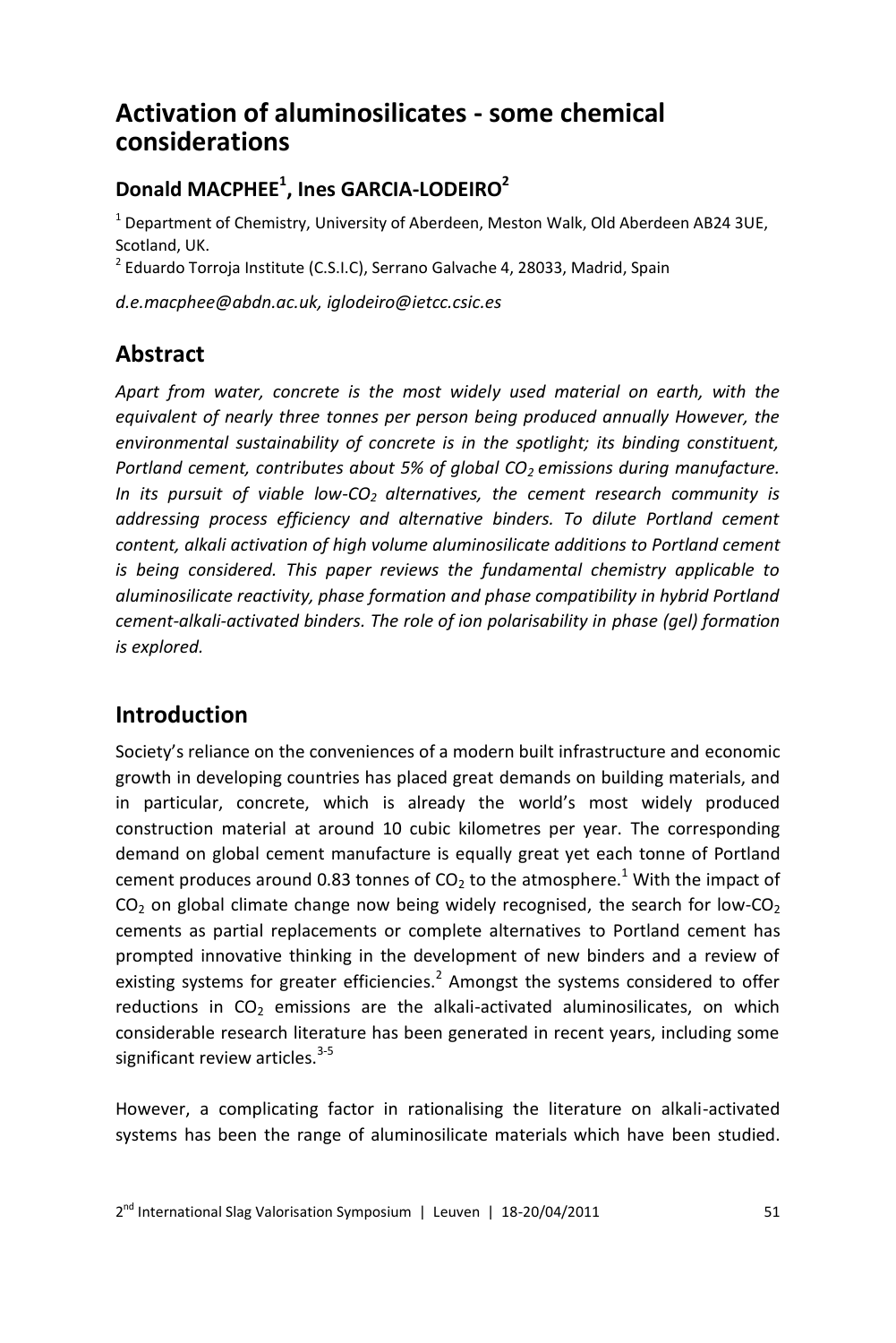Properties of systems containing natural (kaolinite), processed (metakaolin) and industrial waste materials (coal combustion fly ash, blast furnace and ferro-nickel slags) have been reported and reviewed. $4,6$  Immediately, factors, which are known to influence set characteristics and strength development in conventional cement systems, can be identified, *e.g.* particle size distribution, glass content (reactivity), concentrations of interfering ions, *etc.* Further, various activating admixtures have been used to promote aluminosilicate reactivity (sodium or potassium hydroxide) and consolidation of microstructure through enhanced gel formation (sodium or potassium silicate solutions) in these studies. The variability in materials used, activator concentrations and mix proportioning means that interpreting the 'geopolymerisation' contribution to product performance from one system to another is particularly challenging.

If consistent performance of alkali-activated systems is to be addressed and exploited in constructional concretes, more emphasis must be placed on understanding the fundamental mechanisms which underlie the 'geopolymerisation' process and how these can be optimised in real systems. Fortunately, this challenge has been accepted by several groups in recent years and important insights into aluminosilicate reaction kinetics<sup>7,8</sup> and the chemistry of gel formation and maturity have been reviewed.<sup>3</sup> Whilst this knowledge is challenging to translate to physicomechanical properties, important first steps have been taken.<sup>9,10</sup>

It is unlikely that alkali activated aluminosilicate systems will completely replace Portland cement in constructional concretes but by providing additional activation potential to blends containing high volume of supplementary cementitious materials (SCM's), the required binder performance may be achievable with considerably reduced Portland cement contents and correspondingly reduced  $CO<sub>2</sub>$  emissions.

It is important to recognise that in conventional use, SCM's are activated by the alkali released by Portland cement (or lime) hydration, but significantly, the hydration process and ultimate products are similar to those of Portland cement hydration and are fundamentally different from those arising in 'geopolymer' systems. This paper discusses some of the fundamental chemistry, which defines the different hydration processes and products, and presents results of some recent studies on the equilibria established between the 'geopolymer' (N-A-S-H) gels and the C-A-S-H gels normally found in Portland and blended cement systems.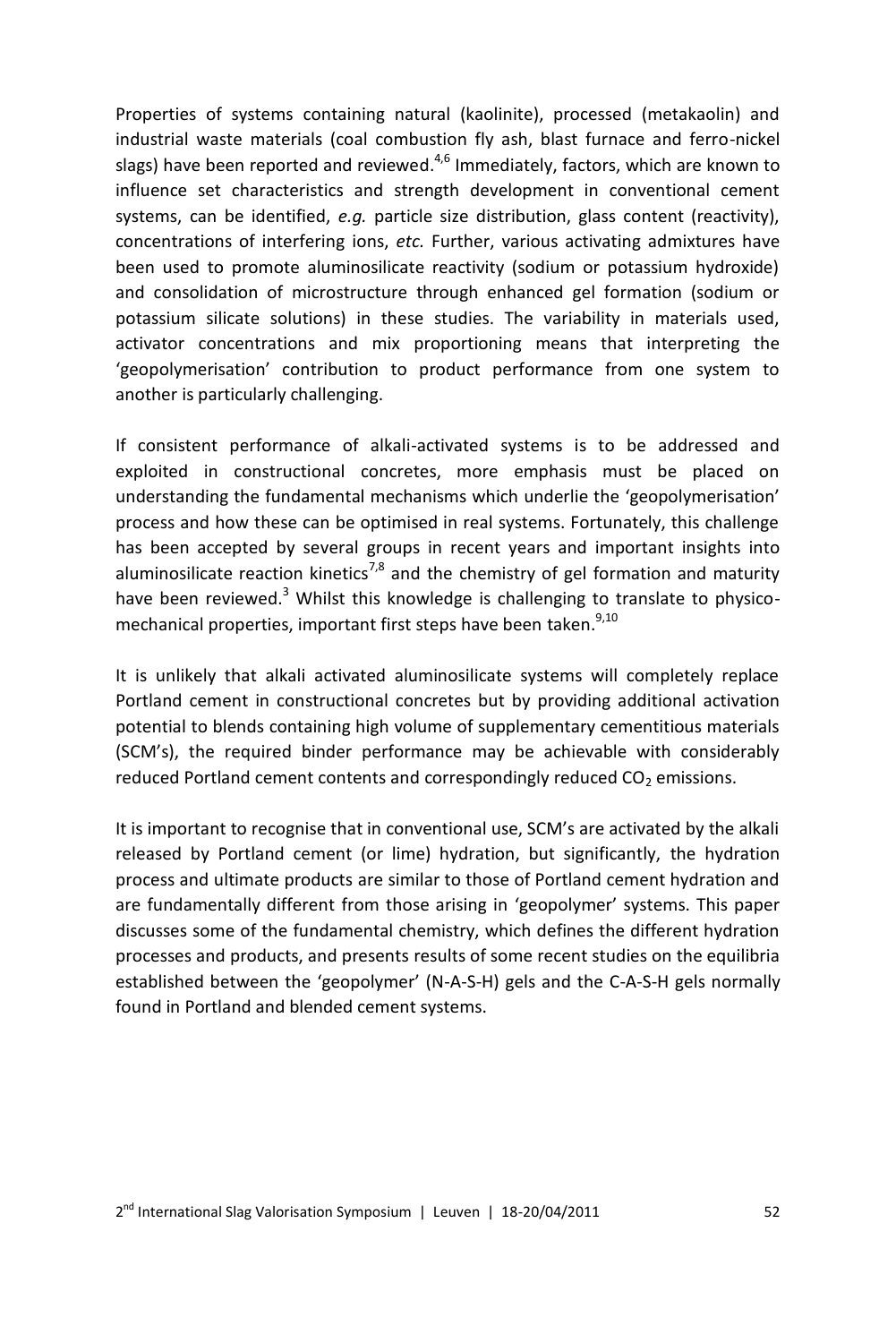### **Reactivity and Hydrate Formation in Alkali-activated systems**

#### **Hydrolysis**

The reaction mechanisms leading to phase formation in alkali-activated systems was discussed initially by Glukhovsky $^{11}$  in 1959 and summarised more schematically in the review by Duxson *et al.*<sup>3</sup> in 2007. The hydrolysis of silicates (and aluminosilicates) defines the initial reactivity of the substrate. The fundamental chemistry of aqueous silica and silicate systems were initially reviewed by Iler<sup>12</sup> in 1955 but even within the cement chemistry theme, there has been much interest, *e.g.* in the context of the alkali-silica reaction.<sup>13</sup> Essentially, the alkaline hydrolysis of an aluminosilicate can be described schematically as follows: $^{13,14}$ 



**Figure 1:** Hydrolysis of aluminosilicates leading to fragmentation and ultimately to aqueous monomeric silicate and aluminate species

There has been some discussion of the factors which control the rate of aluminosilicate hydrolysis (reactivity) and this can be linked to the mainly glassy 'structure' of the substrates used. In a review of alkali-activated metakaolin and blast furnace slag studies, Li<sup>6</sup> concludes that, although important, glass content does not correlate with reactivity. Instead, structural heterogeneity within the glass is thought to be important.<sup>15-17</sup> Moesgaard *et al.*<sup>15</sup> proposed a heterogeneous structure with domains of highly polymerised aluminate and silicate and domains of predominantly silicate in their synthetic lime-alumina-silica glasses and correlated higher reactivity in cement systems with this heterogeneity.<sup>18</sup>. This is consistent with attributing the observed higher rates of solubility of aluminosilicate minerals to the more energetically favourable hydrolysis of the -Al-O-Si- linkages over -Si-O-Si-<sup>19,20</sup> and may be explained given that, due to polarisation by the different cations, the electron density around the bridging oxygen in an aluminosilicate linkage experiences uneven distribution offering a preferred site for hydrolytic attack. Consequently, a higher aluminate content in an aluminosilicate glass might be expected to offer higher dissolution rates and consequently better reactivity as indicated for observations of Class F fly ashes relative to other substrates.<sup>17</sup>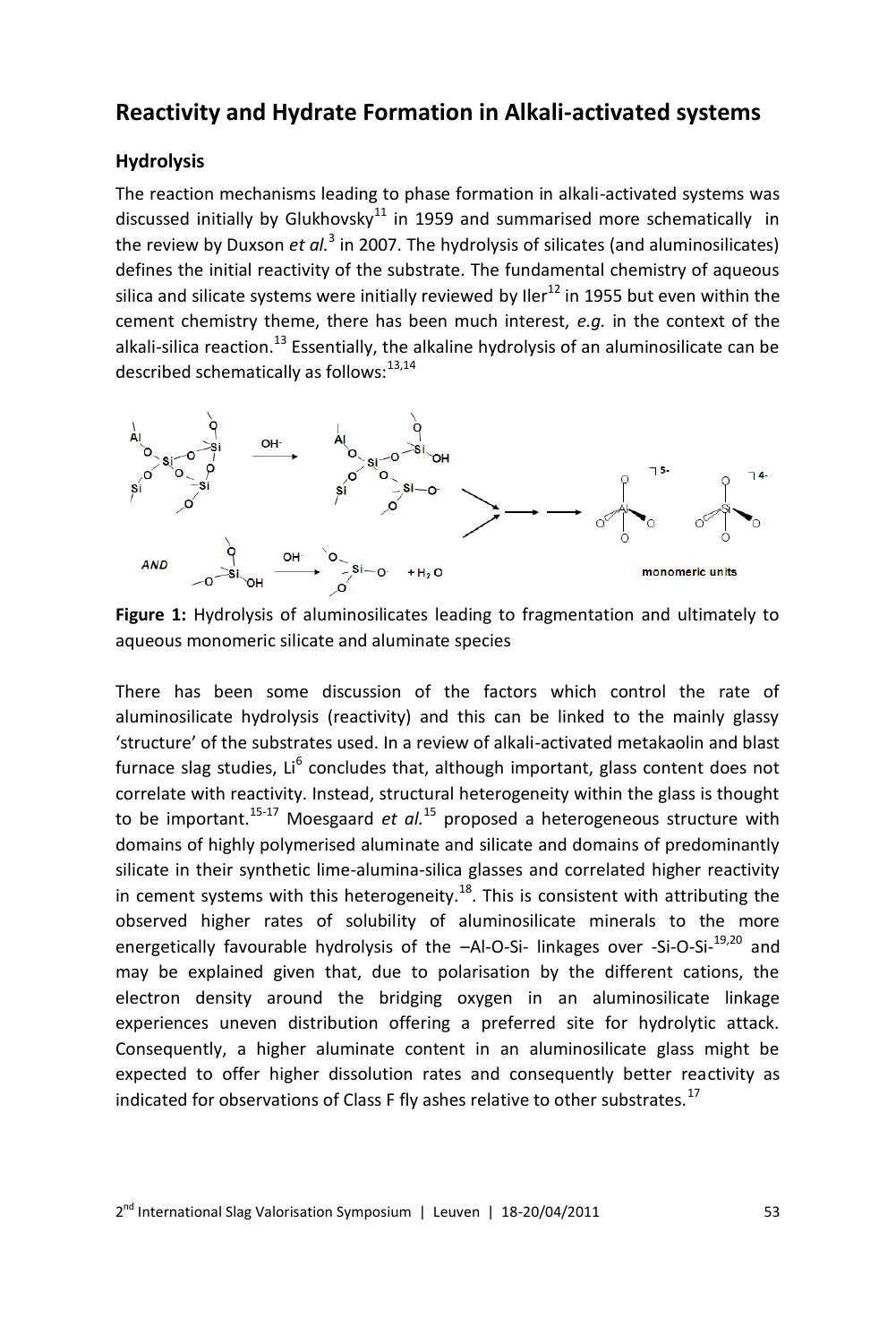#### **Condensation and the effect of cations**

Condensation reactions are ubiquitous in inorganic cementing reactions, leading to the elimination of water and extended gel networks such as C-S-H gel, the principal binder in Portland cement pastes. The open framework 3D structure identified as the product in Figure 2 is a proposed structure for the N-A-S-H gel arising from the 'geopolymerisation' of kaolinite<sup>21</sup> in which the degree of condensation is somewhat greater than that found in hydrated Portland cement systems, *i.e.* involving more of the four T-O- linkages in the tetrahedral  $TO<sub>4</sub>$  building units of the structure, where T is Al or Si. This degree of condensation is strongly influenced by the nature of the available cations. In 'conventional' geopolymer systems, the cations are typically Na<sup>+</sup> or K<sup>+</sup>. These ions are of particular interest because they mark a differentiation in coagulation behaviour of silica sols<sup>22,23</sup> due essentially to differences in their ionic size and, consequently, to tendencies to hydration. Cations in an aqueous environment establish an association between their positive charge and the partial negative charges on the oxygens of the surrounding water molecules; this configuration (Figure 3) is a response to the Lewis acidity of the cation with the oxide ion (from water) being the Lewis base. It has been shown that the relatively high charge density of Li<sup>+</sup> and Na<sup>+</sup> (Z/r in Table 1) ensures that these ions remain hydrated, even at high pH, whereas  $K^+$  and larger alkali metal ions are less strongly hydrated and can shed hydration water to associate with negatively charged silicate surface sites; the less negative  $\Delta H_{hydn}$  indicates less tightly bound water. It is suggested that Li<sup>+</sup> and Na<sup>+</sup> promote gelling because this 'structural' water coordinates hydrogen bonding between silicates<sup>23</sup> whilst the weakly hydrated K<sup>+</sup> and larger alkali metal cations cannot.

|         |  | Table 1: Cation characteristics relevant to hydration chemistry in cementitious |  |  |  |
|---------|--|---------------------------------------------------------------------------------|--|--|--|
| systems |  |                                                                                 |  |  |  |

|                                                       | ı :*   | $Na+$  |        | $Mg^{2+}$ | $Ca2+$  |
|-------------------------------------------------------|--------|--------|--------|-----------|---------|
| Radius, Å                                             | 0.68   | 0.97   | 1.33   | 0.66      | 0.99    |
|                                                       | 1.47   |        | 0.75   |           |         |
| <sup>ι</sup> ΔΗ° <sub>hydn</sub> /kJmol <sup>-1</sup> | $-519$ | $-406$ | $-322$ | $-1921$   | $-1577$ |



**Figure 2:** Condensation of silanol/aluminol groups to reform –Si-O-Si- or –Si-O-Allinkages in the formation of bonded networks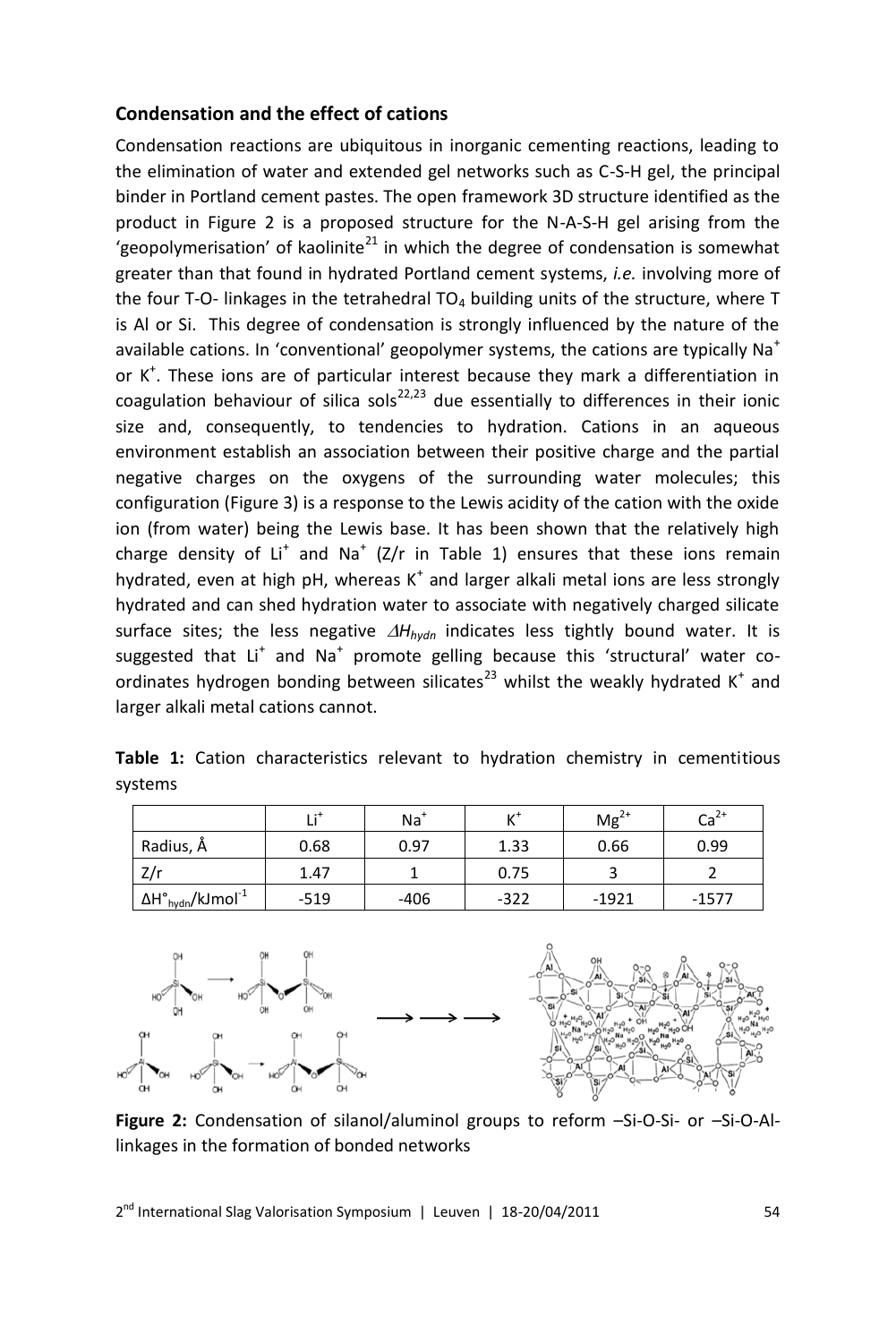

**Figure 3:** Hydrolytic dissociation of a hydrated cation as a function of increasing pH

Silica sols provide a reasonable model for cement-related systems in which the reacting surface may be only partially dissolved but the same situation has been observed by McCormick *et al.*<sup>24</sup> when suspended solids are fully solubilised. This dependency of coagulation/gelling tendency on the polarisability (acidity) of the metal cation offers some explanation for the observed differences between geopolymer systems activated by Na and K hydroxide/silicates.<sup>25,26</sup>

#### **The effect of Ca2+**

There is already considerable evidence that the presence of Ca strongly influences the alkali-activation process and the hydration products formed. Indeed, the products of alkali activation of blast furnace slags (BFS), which contain appreciable Ca, are typically more similar to C-S-H gel found in the hydration of Portland cements.<sup>27,28</sup> From the discussion above, and the ion size and corresponding hydration enthalpy data listed in Table 1, it can already be suggested that aqueous  $Ca<sup>2+</sup>$  (or Mg<sup>2+</sup>) will have a stronger influence on gelling than the alkali metal cations but, as Figure 3 illustrates, increasing pH further increases polarisation of electron density into the M-O bond which weakens the O-H bonds, eventually releasing a proton by hydrolytic dissociation. This leads to the formation of M-OH ion-pair species such as  $[CaOH]^{+}$ , the concentration of which increases with pH as shown in Figure 3. The increasing strength of the M-O interaction is therefore summarised in Figure 4 (as  $[M^{n+}-OH]/[M^{n+}]$  increases) and illustrates additional gelling potential,



**Figure 4:** Formation of M-OH ion pairs as a function of pH; formation constants for [NaOH(OH<sub>2</sub>)<sub>5</sub>](aq), [CaOH(OH<sub>2</sub>)<sub>5</sub>]<sup>+</sup>(aq) and [MgOH(OH<sub>2</sub>)<sub>5</sub>]<sup>+</sup>(aq) as 10<sup>-0.4</sup>, 10<sup>1.36</sup> and  $10^{2.01}$  respectively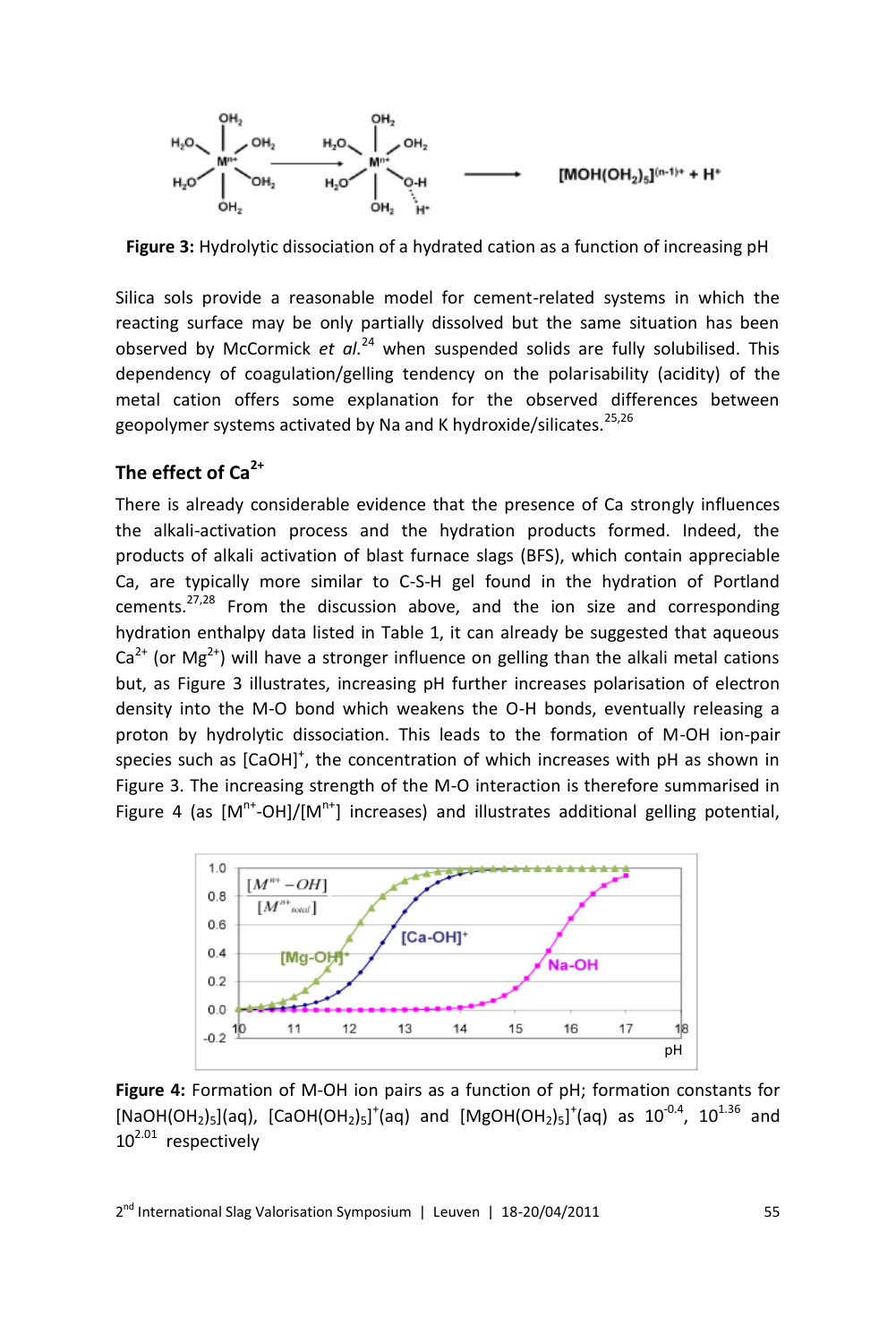

**Figure 5:** Proposed mechanisms for precipitation through condensation of cementrelevant phases

either *via* increased hydrogen bonding brought about by the increase in polarity of the remaining O-H bond, or *via* enhanced condensation reactions as illustrated in Figure 5. Consequently,  $Ca^{2+}(aq)$ , at sufficiently high pH, may be predicted to have a high tendency towards precipitating silicates (or aluminosilicates) from solution through such mechanisms, its effectiveness limiting the higher degree of directional polymerisation which would arise if Li<sup>+</sup> or Na<sup>+</sup> were co-ordinating gel formation.

### **Phase Equilibria in the Na2O-CaO-Al2O3-SiO2-H2O system**

Recent studies by Garcia-Lodeiro *et al.* have explored equilibria between the N-A-S-H gels typical of alkali-activated fly ash or metakaolin, and aqueous Ca<sup>2+</sup>,<sup>29</sup> and also the effect of alkalis on C-S-H gel.<sup>30,31</sup> However, their study on equilibria between the different gel types has only recently been completed.<sup>32</sup> Figure 6 summarises the phase relations observed at 25 $\mathrm{^oC}$ .

All phase compositions indicated are of solids precipitated from solution and aged until constant aqueous phase composition was observed with time as an indicator of equilibrium. Phase development in the CaO-rich region of the diagram includes aluminium-substituted C-S-H, gehlenite hydrate,  $AF<sub>m</sub>$  phases (including hemi- and mono-carboaluminate as it was difficult to completely exclude  $CO<sub>2</sub>$  from these experiments) and Ca(OH)<sub>2</sub>. The clustering of compositions together with information from the literature,  $e.q.$  on the C-A-S-H phase field,<sup>33</sup> informed phase assemblage identification as indicated in Figure 6. It should be noted that all phases were precipitated under different concentrations of NaOH, the Na<sub>2</sub>O content being represented towards the  $Na<sub>2</sub>O$  apex above the plane of the image. Correspondingly, all compositions are projected onto the CaO-SiO<sub>2</sub>-Al<sub>2</sub>O<sub>3</sub> plane of the diagram. However, for the CaO-rich phases discussed, the residual Na<sub>2</sub>O associated with them was negligible and so compositions lie virtually on the CaO-SiO<sub>2</sub>-Al<sub>2</sub>O<sub>3</sub> plane.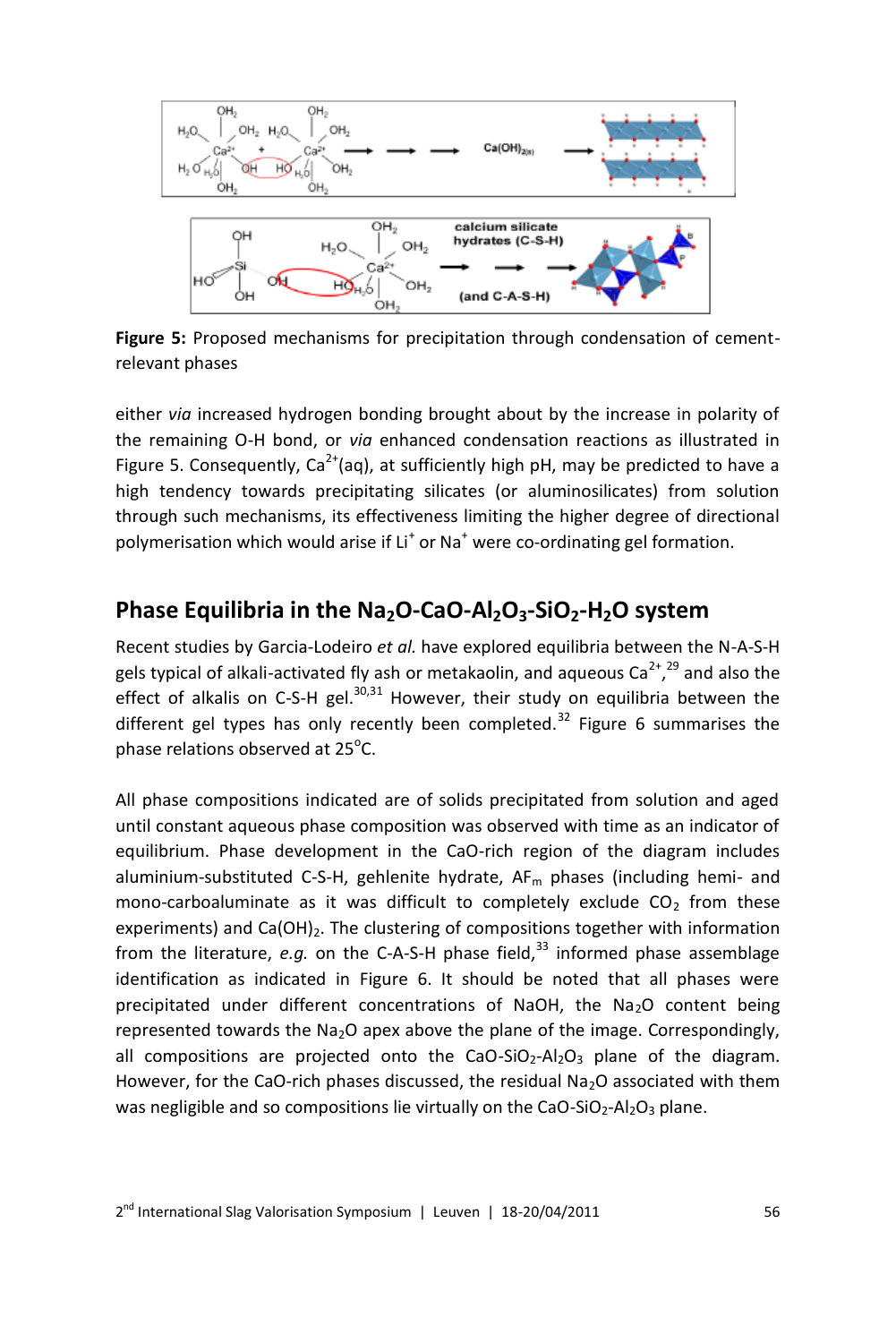

**Figure 6:** CaO-Al<sub>2</sub>O<sub>3</sub>-SiO<sub>2</sub>-H<sub>2</sub>O projection diagram showing tentative phase field boundaries; compositions are expressed in mole %. The highlighted area indicates the probable extent of C-A-S-H gels. Original bulk aqueous compositions are indicated in the figure legend by the label format  $CS(CaO/SiO<sub>2</sub>)-(mol% Na<sub>2</sub>O); e.g.$ CS32-15 indicates CaO/SiO<sub>2</sub> = 3.2, Na<sub>2</sub>O content = 15 mol%.

Towards the SiO<sub>2</sub>-rich region, the cluster of compositions highlighted represents N-A-S-H gels, confirmed by structural analysis, with associated Ca. Here the  $Na<sub>2</sub>O$  content is not always negligible but examination of the experimental data showed that the solution pH for these systems was less than 12 (and typically less than 11.5). Given that N-A-S-H gels have zeolitic characteristics, the possibility of Ca adsorption by ion exchange was considered and it was shown that the Ca loading on these precipitates corresponded to between 67 and 100% of the exchange capacity depending on the Si/Al ratio of the N-A-S-H gel. These products were designated (N,C)-A-S-H gels. However, where higher pH was maintained (pH > 12), as in systems in which C-S-H gel was precipitated, N-A-S-H gels, if forming at all, were unstable, undergoing pozzolanic activity similar to that expected and observed for zeolites.<sup>34</sup> Further, in a parallel approach, FTIR data (Figure  $7^{32}$ ) showed that direct mixing of N-A-S-H and C-A-S-H gels in an aqueous suspension yielded a tendency towards C-A-S-H structure.

These observations appear to validate the observed prominence of C-A-S-H in systems where Ca is present<sup>27,28</sup> but suggest that a critical pH is necessary to activate Ca participation in complexation and precipitation. A pseudo-phase diagram was proposed<sup>32</sup> to summarise the situation (Figure 8).

2<sup>nd</sup> International Slag Valorisation Symposium | Leuven | 18-20/04/2011 **1988** 1999 1999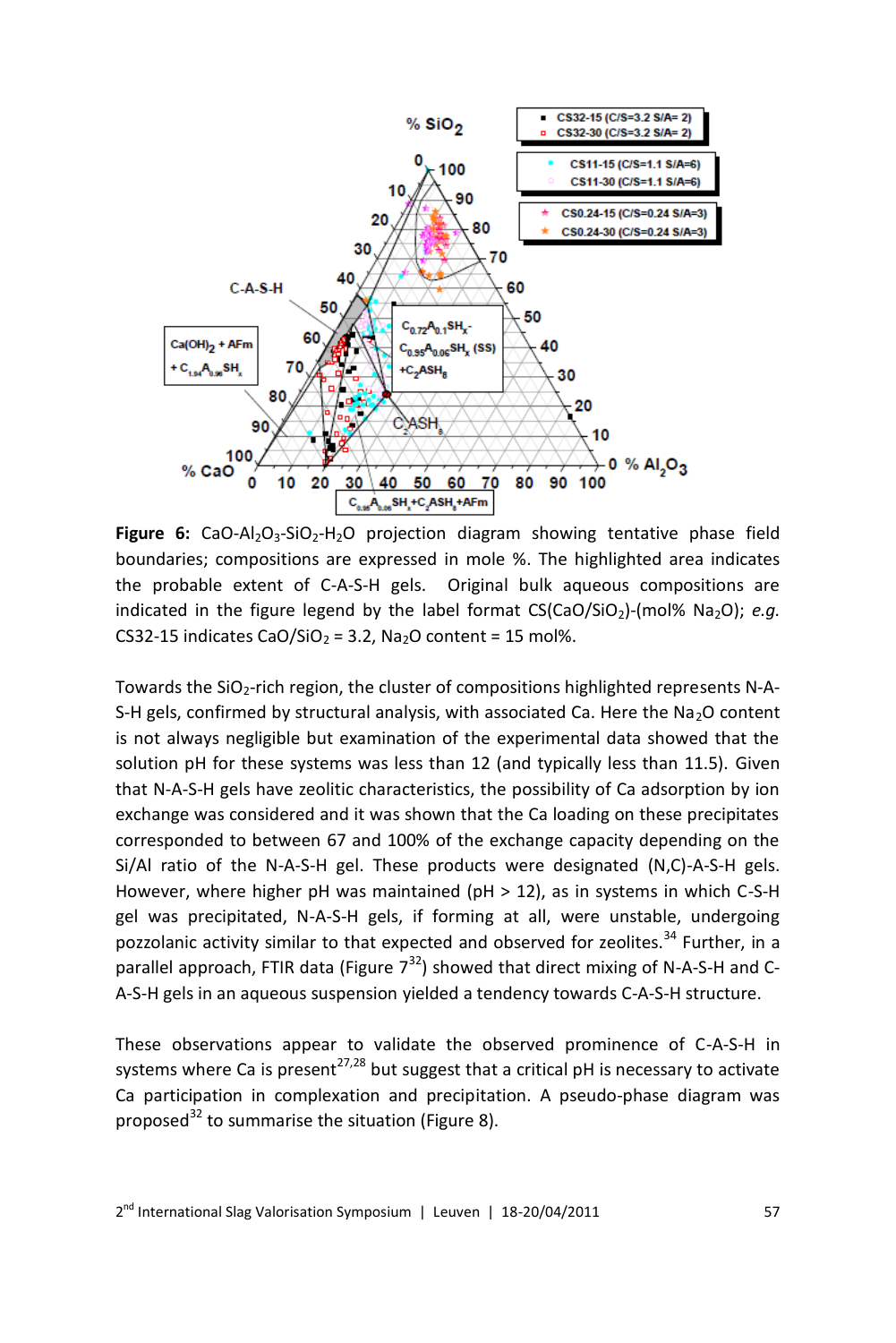

**Figure 7:** FTIR data of products derived from the direct mixing of pre-synthesised C-A-S-H and N-A-S-H gels for up to 7 days. Starting material spectra are included to show the prominent character of the parent gel in the absorbance between 960 and  $1100 \text{ cm}^{-1}$ .

With reference to Figure 4, it may be suggested that the precipitating influence of aqueous Ca is correlated with the quantitative polarisation characteristics discussed above and that the phase relations reported in Figure 6 are a response to the aggressive reactivity of aqueous Ca at pHs in excess of 11.5-12. There, it is shown that high CaO phases, *e.g.* lime-rich C-S-H, are incompatible with N-A-S-H gels at these pHs, the reaction products being a low CaO C-A-S-H gel with gehlenite hydrate and an aqueous phase. Only C-A-S-H gels of minimum Ca/Si can be compatible with N-A-S-H at high pH. If pH is allowed to fall,  $Ca<sup>2+</sup>$  is insufficiently polarising to degrade the N-A-S-H structure and may adsorb onto its surface in an ion exchange with Na<sup>+</sup> to give (N,C)-A-S-H gels.



**Figure 8:** Schematic to illustrate the stability of N-A-S-H gels in the presence of Ca. At low pH, below the broken line, N-A-S-H is capable of adsorbing Ca by ion exchange for Na until saturated (broken line).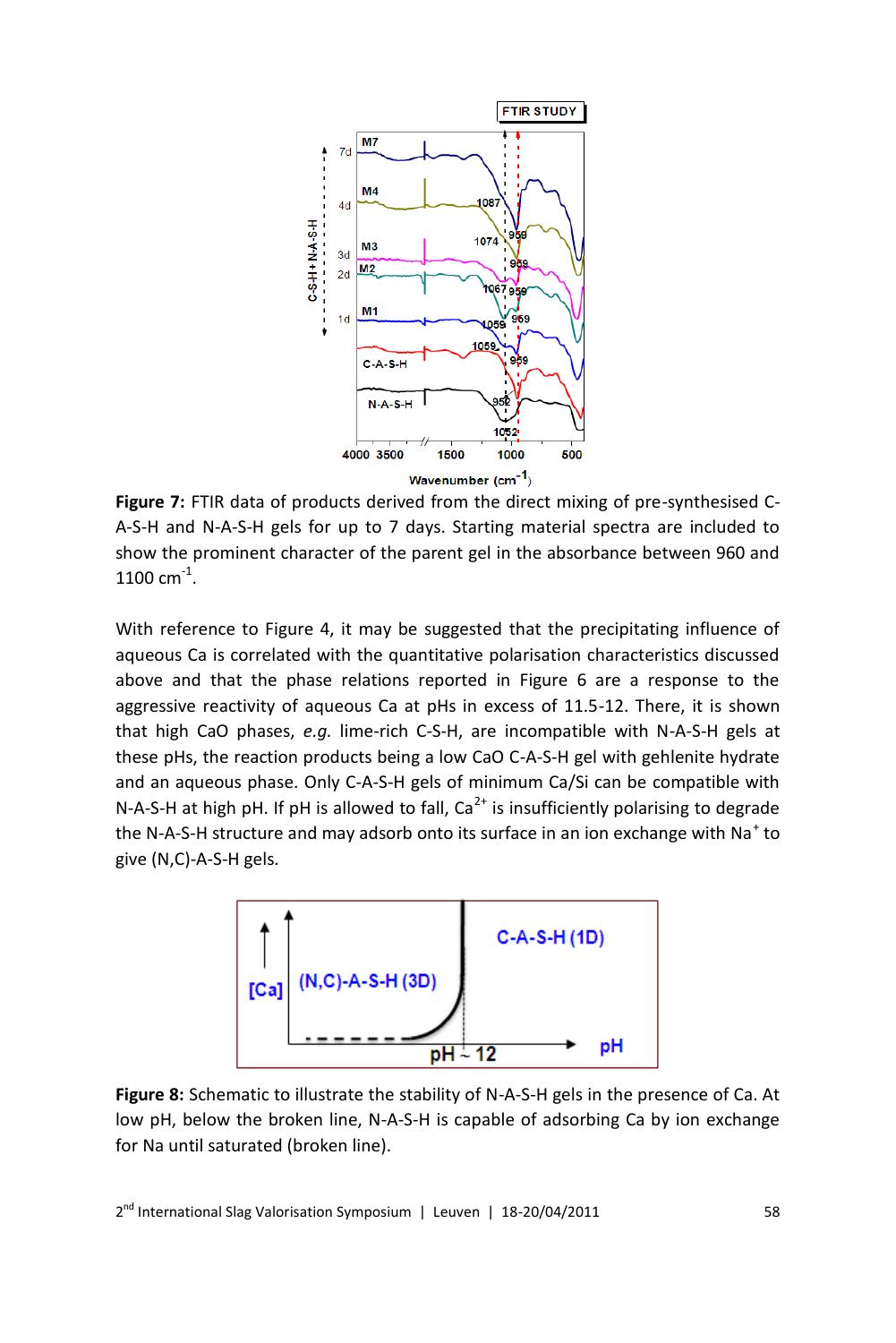# **Conclusions**

The discussion above is focused on equilibrium conditions. It is recognised that real cement systems represent systems which can be a long way from equilibrium but such an approach shows the direction in which a system will go assuming kinetic limitations can be overcome. The main conclusions of this study are that:

- Gel formation is dependent on the state of hydration of the participating cations as well as the 'normal' condensation mechanisms active in aluminosilicate structure formation; cation hydration character is pH dependent, leading to hydrolytic dissociation and ion-pair formation at high pH;
- The high charge density of  $Ca^{2+}$  (and consequently, its state of hydration) ensures that C-S-H or C-A-S-H precipitation will dominate whilst there is sufficient availability of Ca and alkalinity;
- Ca<sup>2+</sup>(ag) is not sufficiently aggressive at pH lower than about 11.5 to degrade N-A-S-H gel and associates with the gel by ion exchange with Na<sup>+</sup>.

### **References**

1. D. Gielen and K. Tanaka, "Energy efficiency and  $CO<sub>2</sub>$  emission reduction potentials and policies in the cement industry: towards a plan of action". In: *Proceedings of the IEA/WBCSD Workshop on Energy Efficiency and CO2 Emission Reduction Potentials and Policies in the Cement Industry,*  Paris, 4-5 September 2006. International Energy Agency, Paris,

http://www.iea.org/Textbase/work/workshopdetail.asp?WS\_ID=266, (2007).

- 2. E. M. Gartner and D. E. Macphee, "A Physico-Chemical Basis for Novel Cementitious Binders". *Cem. Concr. Res.*, (submitted January, 2011).
- 3. P. Duxson, A. Fernández-Jiménez, J. L. Provis, G. C. Lukey, A. Palomo and J. S. J. Deventer, "Geopolymer technology: the current state of the art". *J. Mater. Sci.,* **42** (9) 2917-2933, (2007).
- 4. K. Komnitsas and D. Zaharaki, "Geopolymerisation: A review and prospects for the minerals industry". *Miner. Eng.,* **20** (14) 1261-1277 (2007).
- 5. J. L. Provis and J. Van Deventer, "Geopolymers: Structures, Processing, Properties and Industrial Applications ". (CRC Press, 2009).
- 6. C. Li, H. Sun and L. Li, "A review: The comparison between alkali-activated slag (Si+Ca) and metakaolin (Si+Al) cements". *Cement and Concrete Research,* **40** (9) 1341-1349 (2010).
- 7. P. S. De Silva, K. Sagoe-Crenstil and V. Sirivivatnanon, "Kinetics of geopolymerization: Role of Al2O<sup>3</sup> and SiO2". *Cement & Concrete Research,* **37** 512-518 (2007).
- 8. J. L. Provis and J. Van Deventer, "Direct measurement of the kinetics of geopolymerisation by insitu energy dispersive X-ray diffractometry". *Journal of Materials Science,* **42** 2974-2981, (2007).
- 9. M. Luz Granizo, M. T. Blanco-Varela and S. Martínez-Ramírez, "Alkali activation of metakaolins: parameters affecting mechanical, structural and microstructural properties". *Journal of Materials Science,* **42** (9) 2934-2943, (2007).
- 10. P. Duxson, J. L. Provis, G. C. Lukey, S. W. Mallicoat, W. M. Kriven and J. S. J. van Deventer, "Understanding the relationship between geopolymer composition, microstructure and mechanical properties". *Colloids and Surfaces A: Physicochemical and Engineering Aspects,* **269** (1-3) 47-58 (2005).
- 11. V. D. Glukhovsky, "Soil Silicates". *Gosstroyizdat USSR, Kiev*, (1959).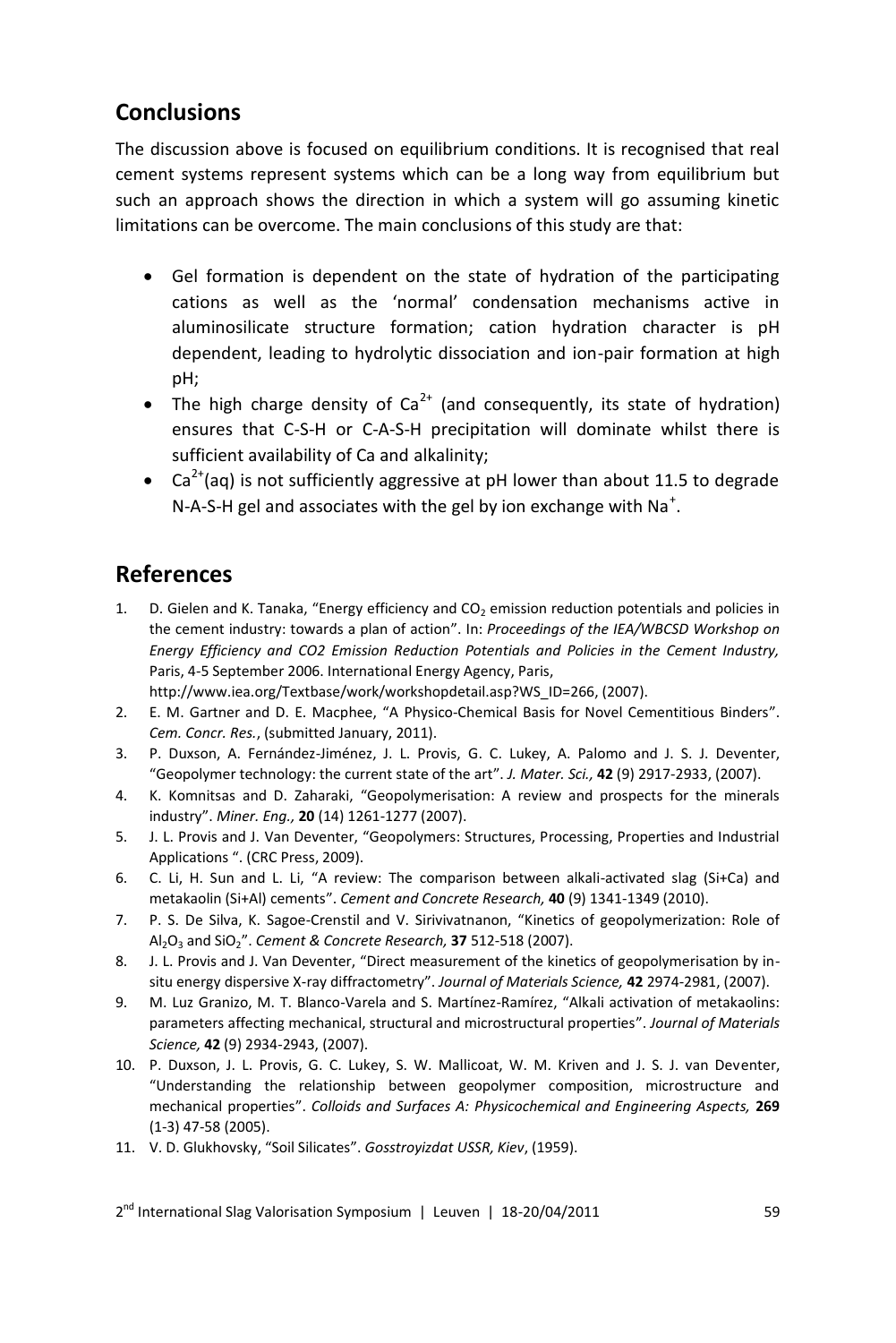- 12. R. K. Iler, "The Colloid Chemistry of Silica and Silicates". (Cornell University Press, 1955).
- 13. L. S. Dent-Glasser and N. Kataoka, "The Chemistry of 'Alkali-Aggregate' Reaction". *Cement & Concrete Research,* **11** 1-9 (1981).
- 14. J. H. Sharp, E. M. Gartner and D. E. Macphee, "Novel cement systems (sustainability). Session 2 of the Fred Glasser Cement Science Symposium". *Adv Cem Res,* **22** (4) 195-202, (2010).
- 15. M. Moesgaard, R. Keding, J. Skibsted and Y. Z. Yue, "Evidence of Intermediate-Range Order Heterogeneity in Calcium Aluminosilicate Glasses". *Chemistry of Materials,* **22** (15) 4471-4483 (2010).
- 16. M. Moesgaard, D. Herfort, M. Steenberg, L. F. Kirkegaard and Y. Z. Yue, "Physical performances of blended cements containing calcium aluminosilicate glass powder and limestone". *Cement & Concrete Research,* **41** (3), 359-364 (2011 ).
- 17. P. Duxson and J. L. Provis, "Designing precursors for geopolymer cements". *Journal of the American Ceramic Society,* **91** (12) 3864-3869 (2008).
- 18. M. Moesgaard, "Glass Particles as an Active and  $CO<sub>2</sub>$  Reducing Component in Future Cement". *(PhD Thesis, University of Aalborg)*, (2010).
- 19. J. P. Hamilton, S. L. Brantley, C. G. Pantano, L. J. Criscenti and J. D. Kubicki, "Dissolution of nepheline, jadeite and albite glasses: toward better models for aluminosilicate dissolution". *Geochimica Cosmochimica Acta,* **65** (21) 3683-3702 (2001).
- 20. E. H. Oelkers, J. Schott and J.-L. Devidal, "The effect of aluminum, pH, and chemical affinity on the rates of aluminosilicate dissolution reactions". *Geochimica Cosmochimica Acta,* **58** (9) 2011- 2024 (1994).
- 21. V. F. F. Barbosa, K. J. D. MacKenzie and C. Thaumaturgo, "Synthesis and characterisation of materials based on inorganic polymers of alumina and silica: sodium polysialate polymers". *Journal of Inorganic Materials,* **2** 309-317 (2000).
- 22. J. Depasse and A. Watillon, "The Stability of Amorphous Colloidal Silica". *Journal of Colloidal & Interface Science,* **33** (3) 430-438, (1970).
- 23. J. Depasse, "Coagulation of Colloidal Silica by Alkaline Cations: Surface Dehydration or Interparticle Bridging?". *Journal of Colloidal & Interface Science,* **194** 260-262 (1997).
- 24. A. V. McCormick, A. T. Bell and C. J. Radke, "Evidence from Alkali-Metal NMR Spectroscopy for Ion Pairing in Alkaline Silicate Solutions". *Journal of Physical Chemistry,* **93** 1733-1737 (1989).
- 25. P. Duxson, G. C. Lukey, F. Separovic and J. S. J. Van Deventer, "Effect of Alkali Cations on Aluminum Incorporation in Geopolymeric Gels". *Industrial and Engineering Chemistry Research,* **44** (4) 832-839 (2005).
- 26. H. Xu and J. S. J. Van Deventer, "The effect of alkali metals on the formation of geopolymeric gels from alkali-feldspars ". *Colloids and Surfaces A: Physicochemical and Engineering Aspects,* **216** (1- 3) 27-44 (2003).
- 27. C. Shi and J. Qian, "High performance cementing materials from industrial slags a review". *Resources, Conservation and Recycling,* **29** 195-207 (2000).
- 28. A. R. Sakulich, S. Miller and M. W. Barsoum, "Chemical and Microstructural Characterization of 20-Month-Old Alkali-Activated Slag Cements". *Journal of the American Ceramic Society,* **93** (6) 1741-1748 (2010).
- 29. I. Garcia-Lodeiro, A. Fernandez-Jimenez, A. Palomo and D. E. Macphee, "Effect of Calcium Additions on N-A-S-H Cementitious Gels". *Journal of the American Ceramic Society,* **93** (7) 1934- 1940 (2010).
- 30. I. Garcia-Lodeiro, A. Fernandez-Jimenez, D. E. Macphee, I. Sobrados, J. Sanz and A. Palomo, "Stability of Synthetic Calcium Silicate Hydrate Gels in Presence of Alkalis, Aluminum, and Soluble Silica". *Transp Res Record*, (2142) 52-57 (2010).
- 31. I. Garcia-Lodeiro, A. Fernandez-Jimenez, A. Palomo and D. E. Macphee, "Effect on fresh C-S-H gels of the simultaneous addition of alkali and aluminium". *Cement and Concrete Research,* **40** (1) 27-32 (2010).